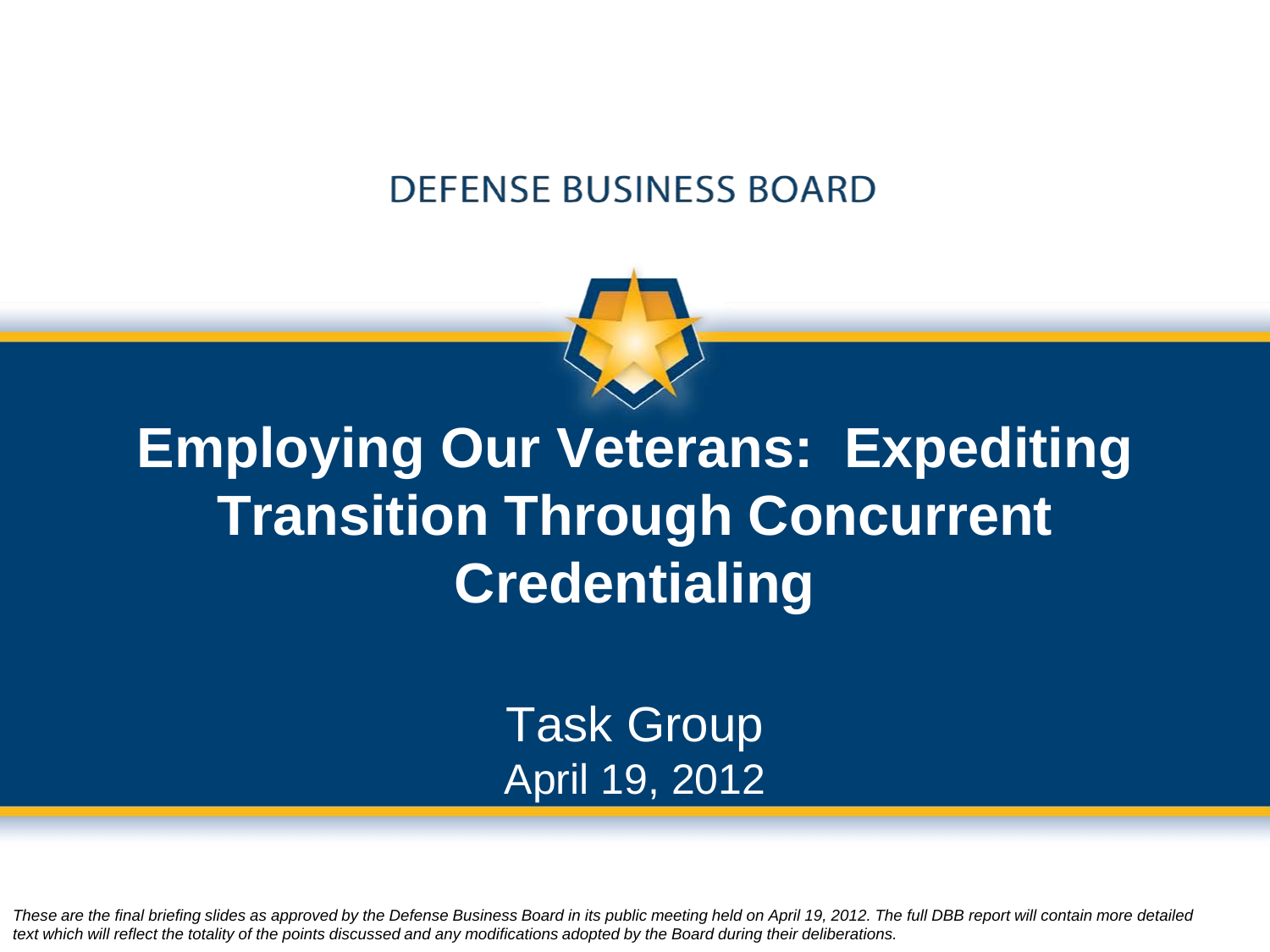## **Agenda**

- **Terms of Reference**
- **Executive Summary**
- **Assumptions**
- **Guiding Principles**
- **Findings**
- **Observations**
- **Recommendations**
- **Conclusion**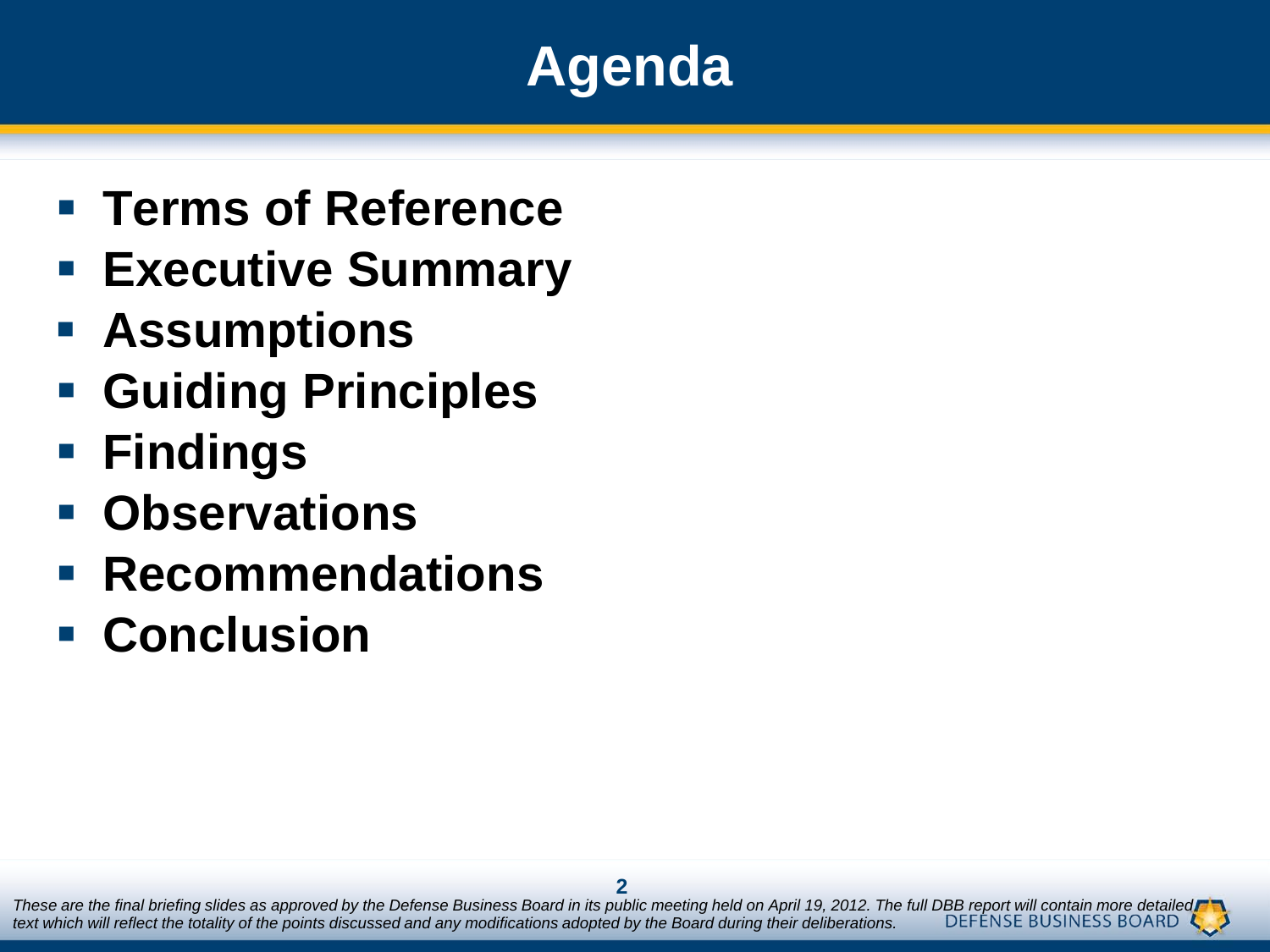### **Task Group Overview**

#### **Terms of Reference**

Study current methods and status of professional credentialing programs for Service members. Identify process improvements to consolidate, streamline, and facilitate credentialing and licensing and improve Service member access to credentialing and licensing programs.

#### **Deliverables**

Report with recommendations for the Secretary of Defense

#### **Task Group Members**

Mr. Ned Powell (Chairman) Mr. Richard Spencer (Vice Chairman) Mr. Fernando Amandi Mr. Fred Cook

Lt Col Ed Lengel, USAF (Military Assistant)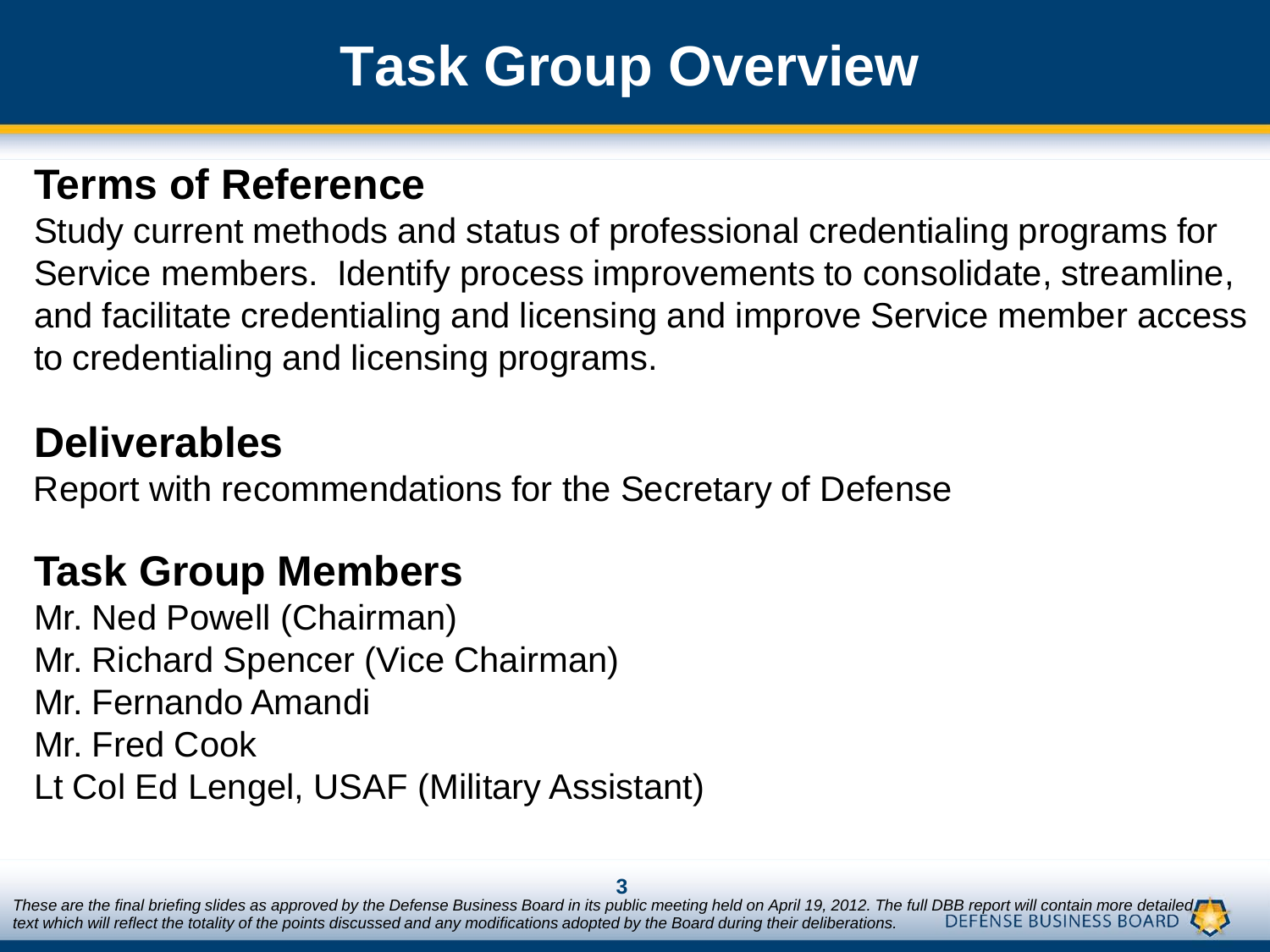### **Executive Summary**

Establish a process through which military training of Active Duty, National Guard, Reserve, and Coast Guard forces (hereafter referred to as military personnel) in certain trades/skills is certified by the Federal, state and civilian credentialing authorities and employers, therefore reducing the time to employment.

*"We must renew our commitment to the Profession of Arms. We're not a profession simply because we say we're a profession. We must continue to learn, to understand, and to promote the knowledge, skills, attributes, and behaviors that define us as a profession." -- General Dempsey, October 2011*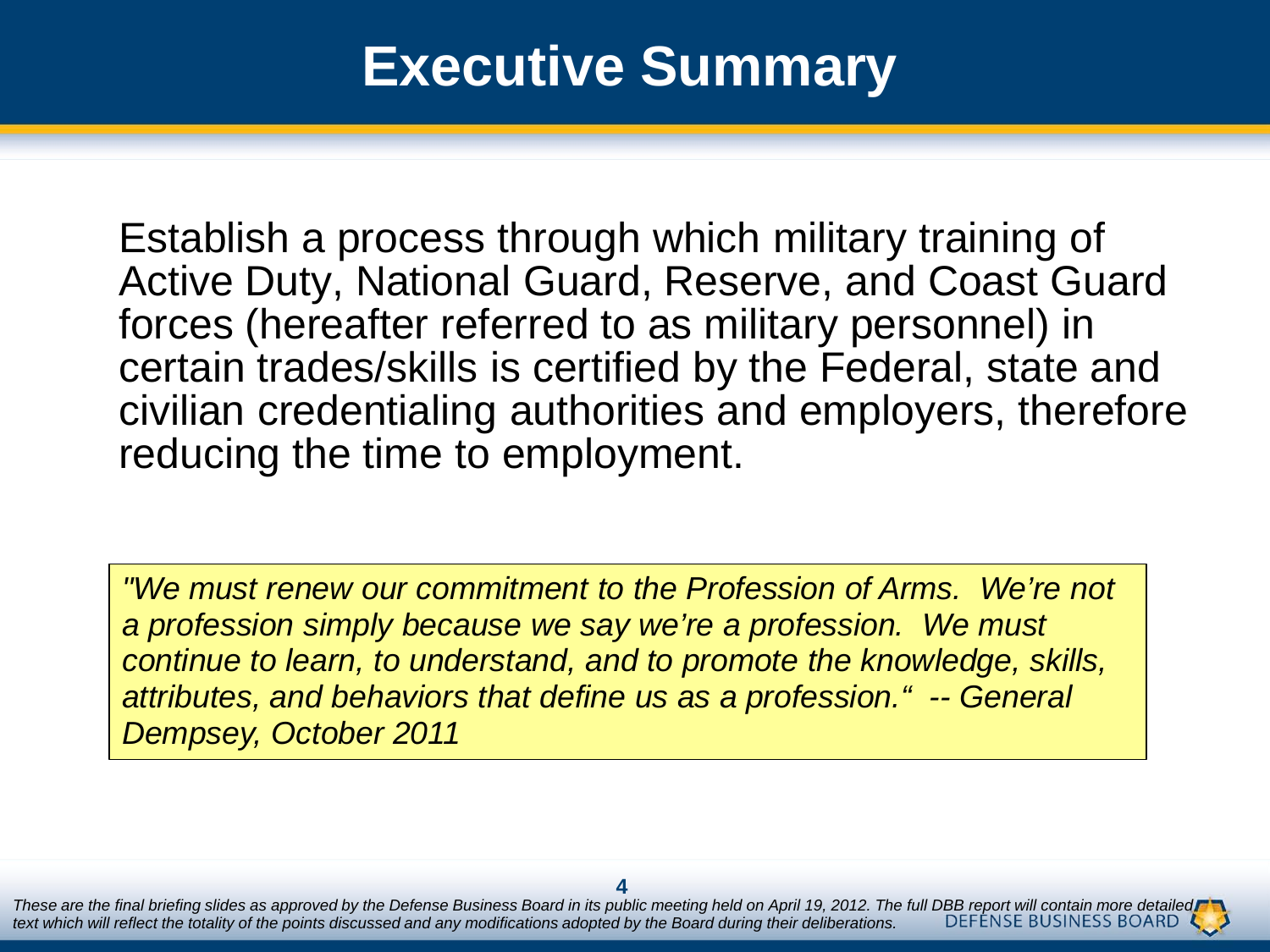## **Assumptions**

- **Military training meets or exceeds (with limited** exceptions) the requirements for Federal, state, and local credentialing
- **Nilitary members should receive credentialing** commensurate with military education and training
- Implementation of concurrent credentialing will not be an undue burden on the Services, nor have an adverse impact on readiness
- **Possession of professional credentials and licenses prior** to separation will shorten the time to employment for military personnel during transition to the civilian work force
- **-** Opportunities for credentials will likely improve recruitment across the Services and will benefit National Guard and Reserve employers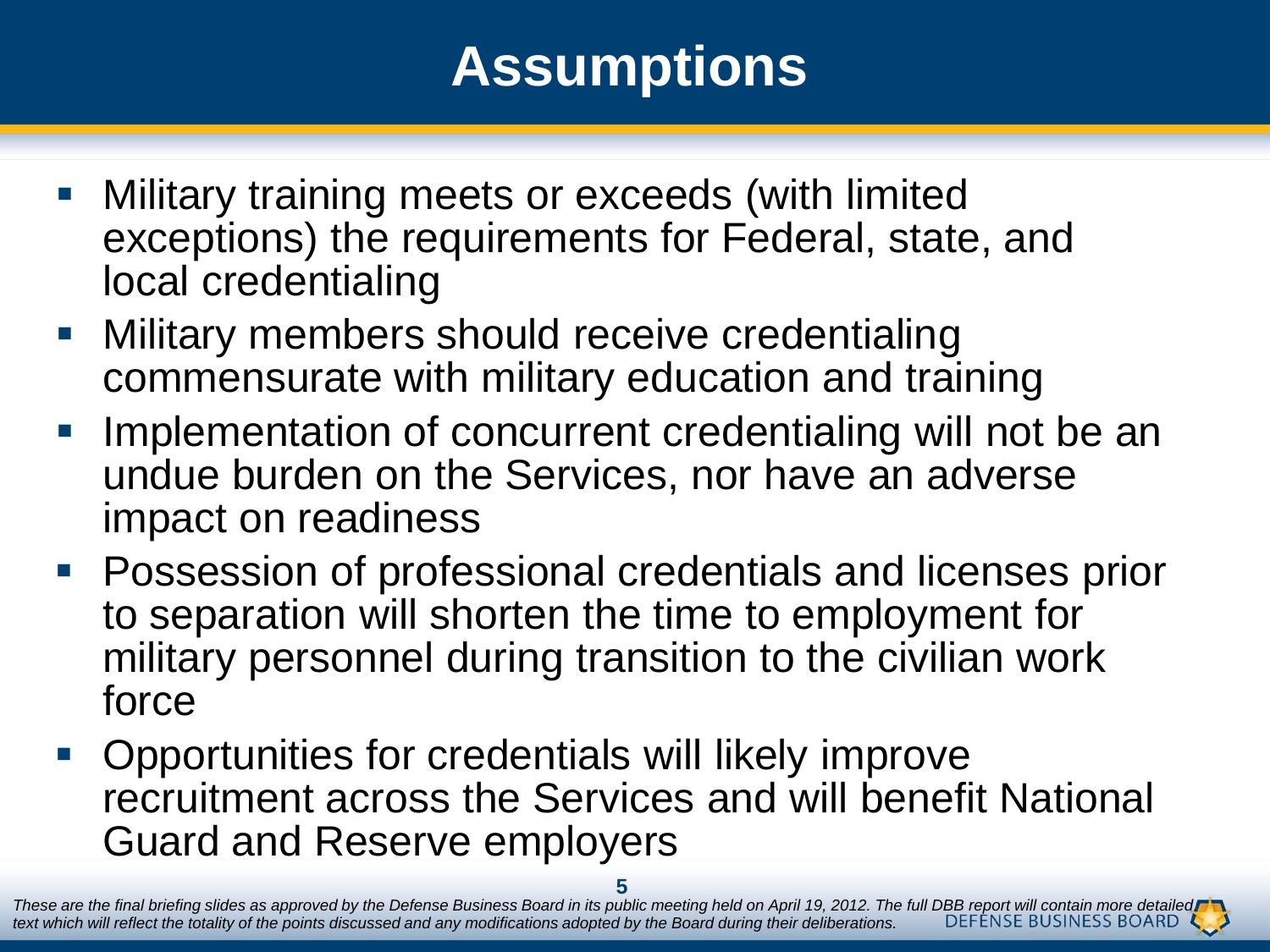## **Assumptions**

- **The veterans' unemployment rate should be lower than the** national average due to the experience and skills they have acquired through their military service
- It is largely a pool of professional, mature job candidates
- Anticipated force reductions will affect a large spectrum of talent
- **Credentialed members exiting service have a higher** probability of a smooth and shorter transition to meaningful civilian employment than those without credentials
- Adoption of concurrent credentialing will feed into and facilitate transition from military to civilian employment
- Supports voluntary military service and the professionalization of the force

#### DoD spends \$140B annually to train military personnel *An opportunity lost if not leveraged*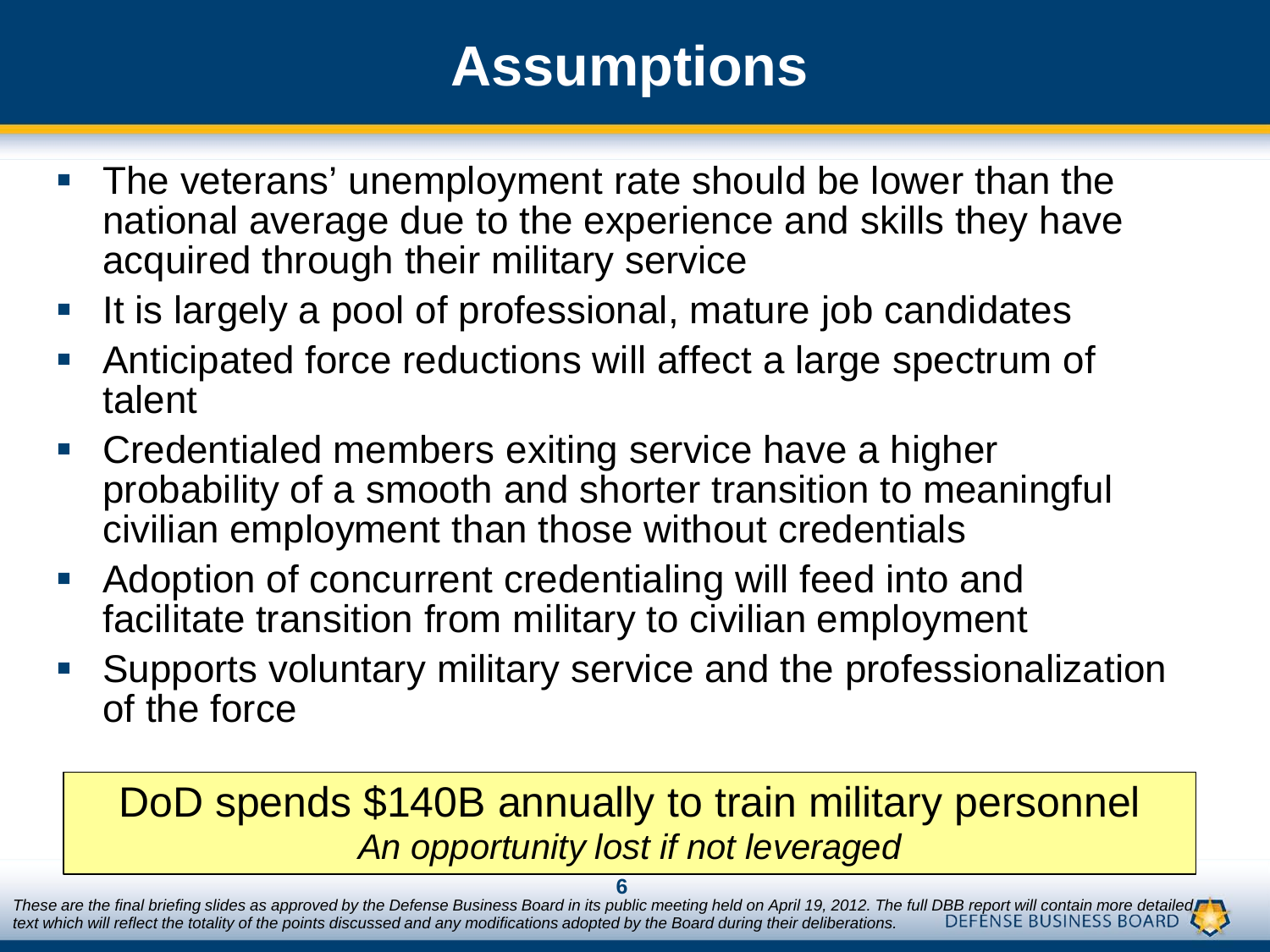## **Guiding Principles**

#### **Focus on concurrent credentialing**

- When military training and education standards meet or exceed the standards of the credentialing authority, credentials should be bestowed
- When feasible, testing for credentialing and licensing should be incorporated into military training so that granting of professional credentials and licenses occurs at the successful completion of military training
- The civilian community will recognize and accept military training standards if allowed to evaluate and certify military instruction
- The study is aimed at active duty (to include Guard and Reserve) military personnel
- The tasking does not include specific implementation strategies

#### Time is of the essence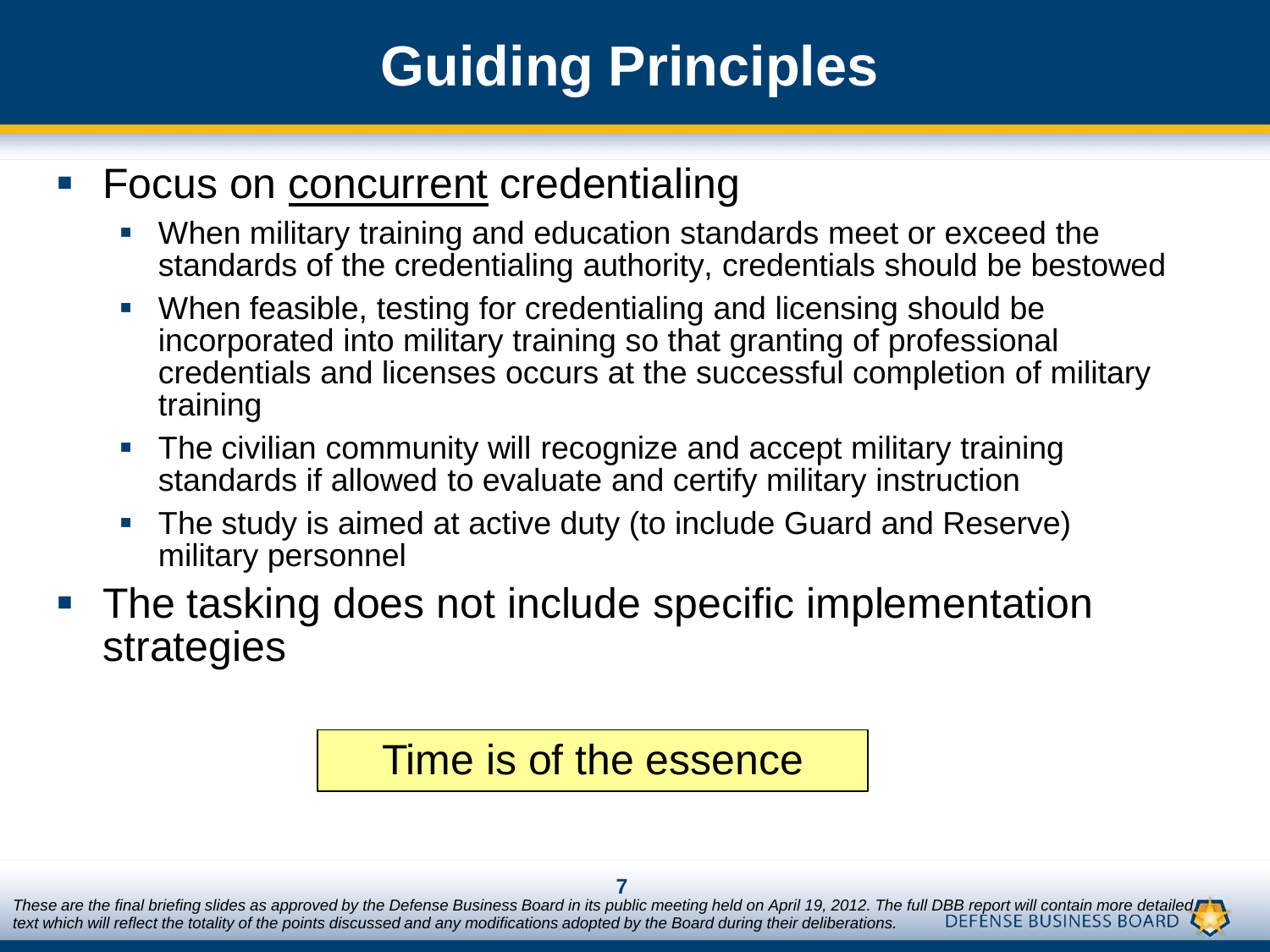

\*Source: Bureau of Labor and Statistics

**8**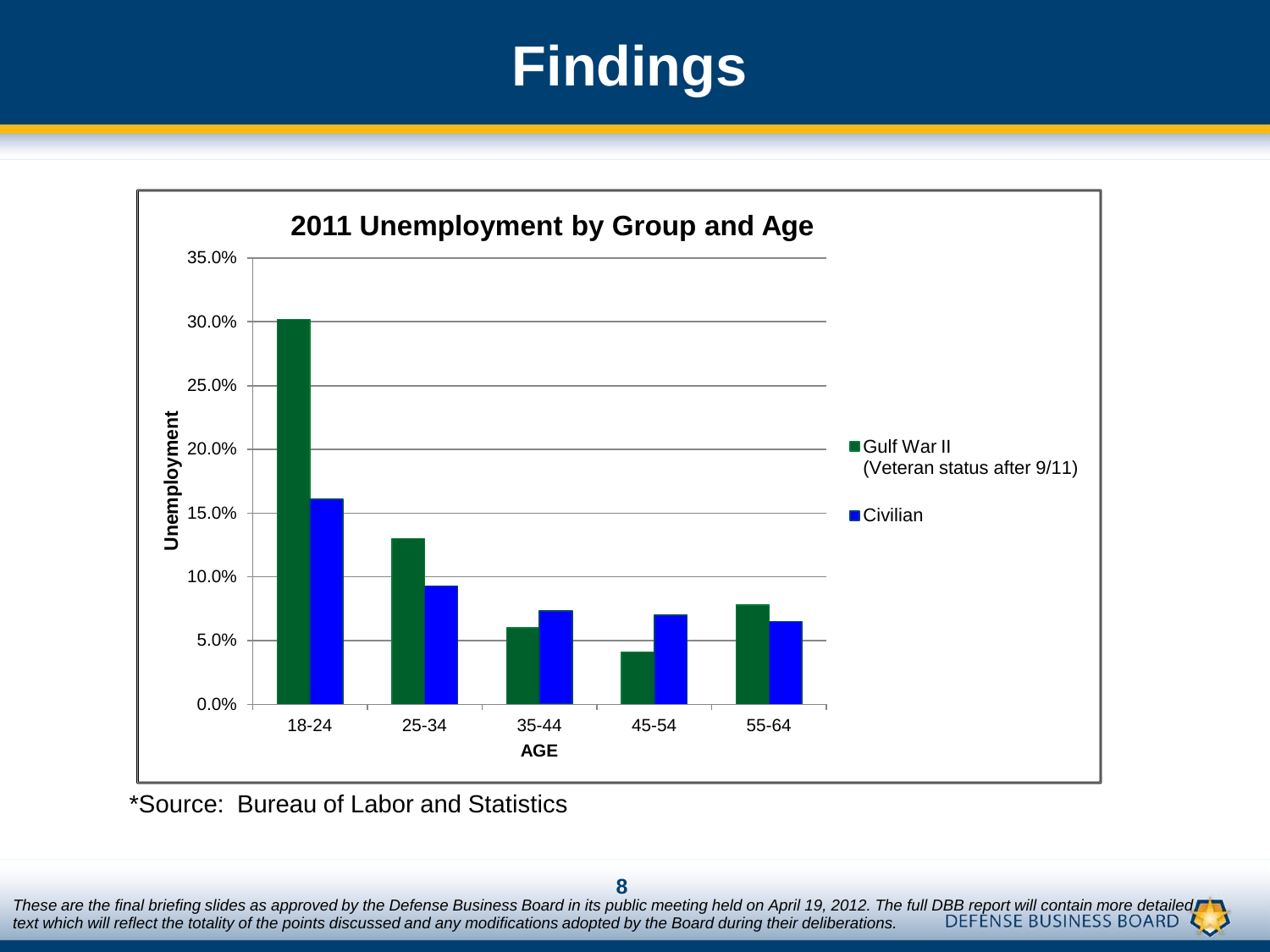

\*Source: DoD Comptroller, based on Department of Labor Billings

**9**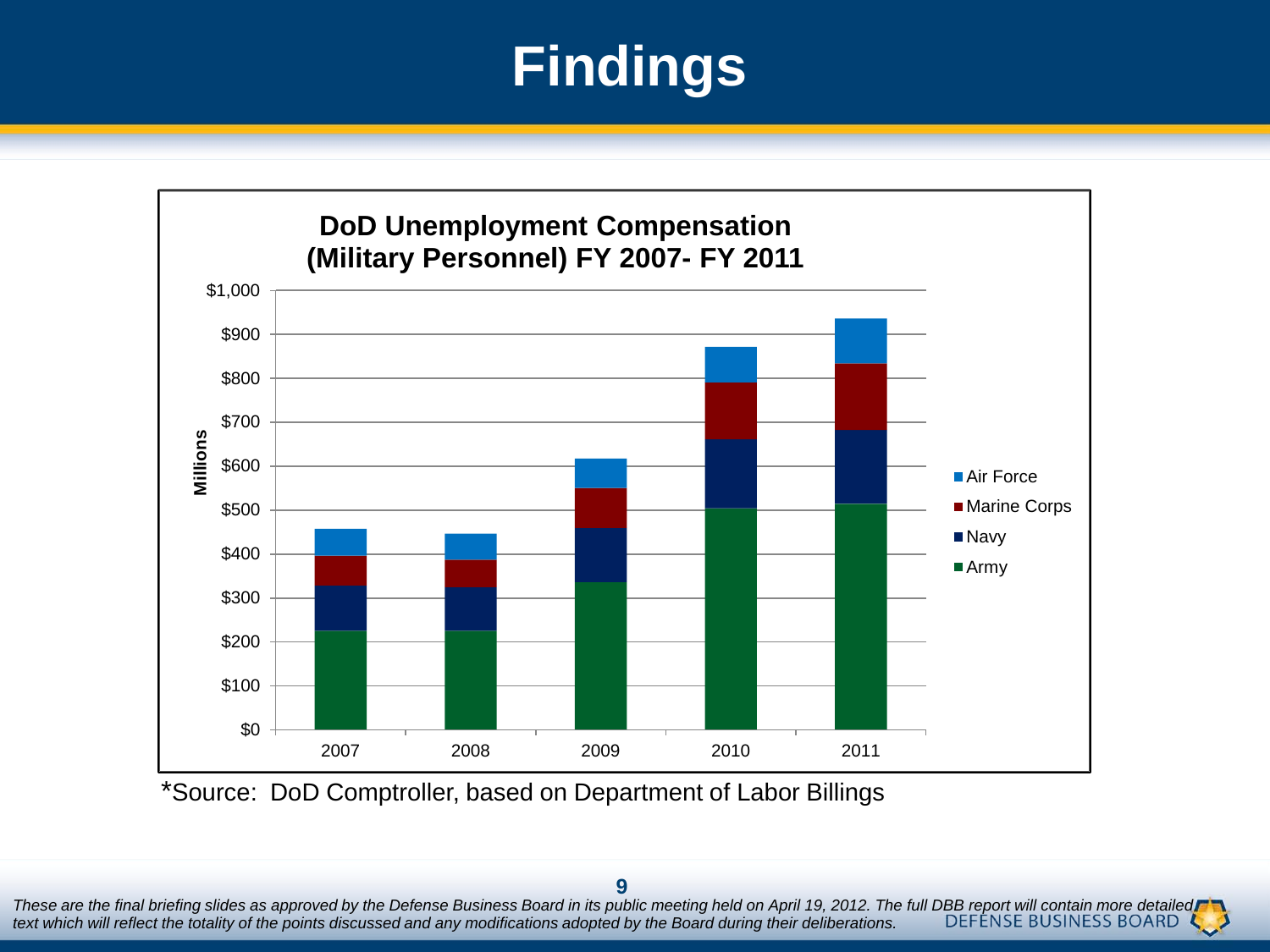- **Three specialties make up 50% of unemployed veterans** 
	- Combat Arms
	- Motor transport
	- Medical technician / medic
- Veteran frustration includes
	- Finding a job that matches what I want (61%)
	- Having employers understand my skills and experience (47%)
	- Applying military skills into non-military setting (45%)
- **The top ten search terms used by veterans do not match** the top ten search terms used by employers
- **Employers need assistance to better translate military** experience to civilian requirements
- 200,000 service members are transitioning to the civilian workforce each year

Source: Monster.com Veteran Talent Index

**10**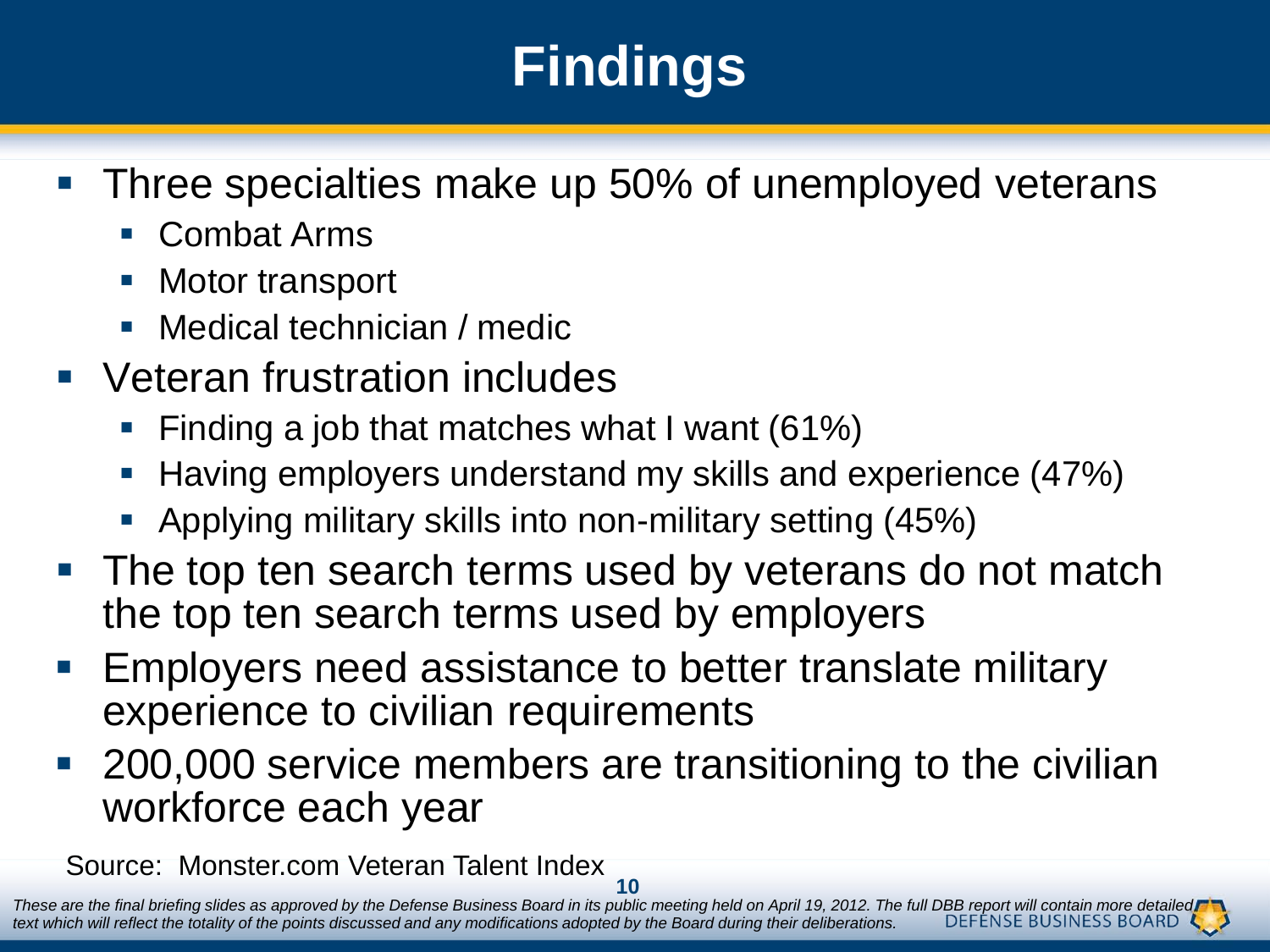- Access to credentialing programs is widely variable across military branch, occupational specialty, and program
	- Highly "stove-piped" programs; most require self-initiation
		- Multiple sources, while well intended, confuse and frustrate both the service member and the private sector
		- Lack of single-point repository to disburse "best practices"
		- There exist multiple, divergent, un-coordinated efforts to assist veterans in translating service skills to civilian terminology
	- Some communication occurs (Army joined Navy's "COOL"\* program)
- Organizational structure/alignment of Personnel and Readiness functions are critically important

Chief of Naval Personnel (N1) commands both Naval Education and Training Command

(Streamlined; promotes efficiency and effectiveness)

**VS.**

#### **ARMY & AIR FORCE**

Army Deputy Chief of Staff for Personnel (G1) does not command TRADOC

Air Force Deputy Chief of Staff, Manpower, Personnel and Services (A1) does not command AETC

\*COOL = Credentialing Opportunities On-Line TRADOC = Training & Doctrine Command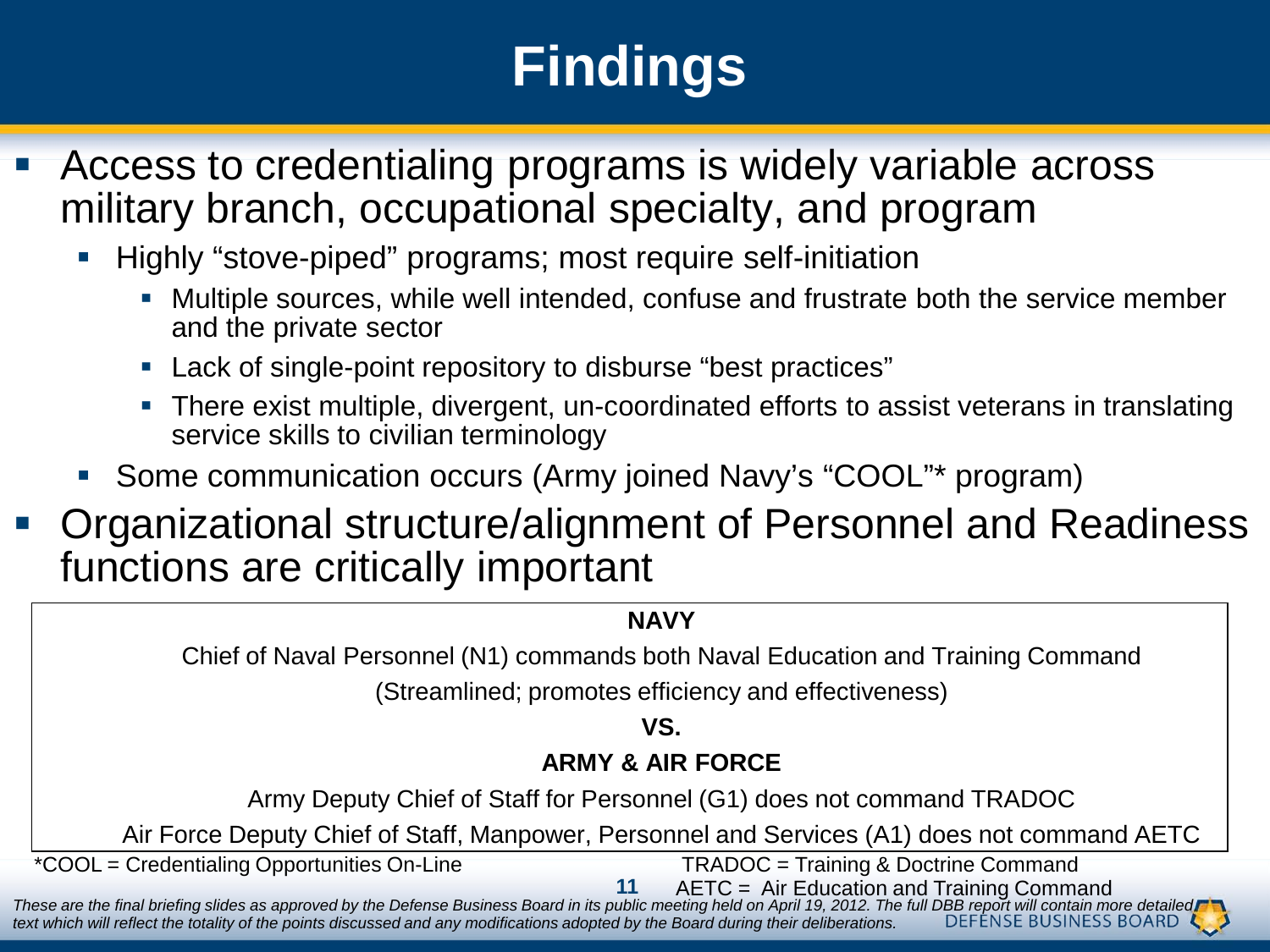- The Federal Aviation Administration (FAA) has incorporated military equivalency rules into the Federal Aviation Regulations
	- Initial Joint Service Aviation Maintenance Memorandum of Understanding signed in 2000
	- Credentialing and licensing opportunities are not widely exploited by service members
	- FAA testing is authorized at all DoD installations but is currently available at very few military installations
- Department of Energy licensing of nuclear operators and engineers
- US Coast Guard formal licensing program with Army vessel captains and engineers
- **Marine Corps' newly launched TAMP(Transition Assistance** Management Program) program provides career counseling at the Company level throughout enlistment and a resource management process prior to discharge

**<sup>12</sup>**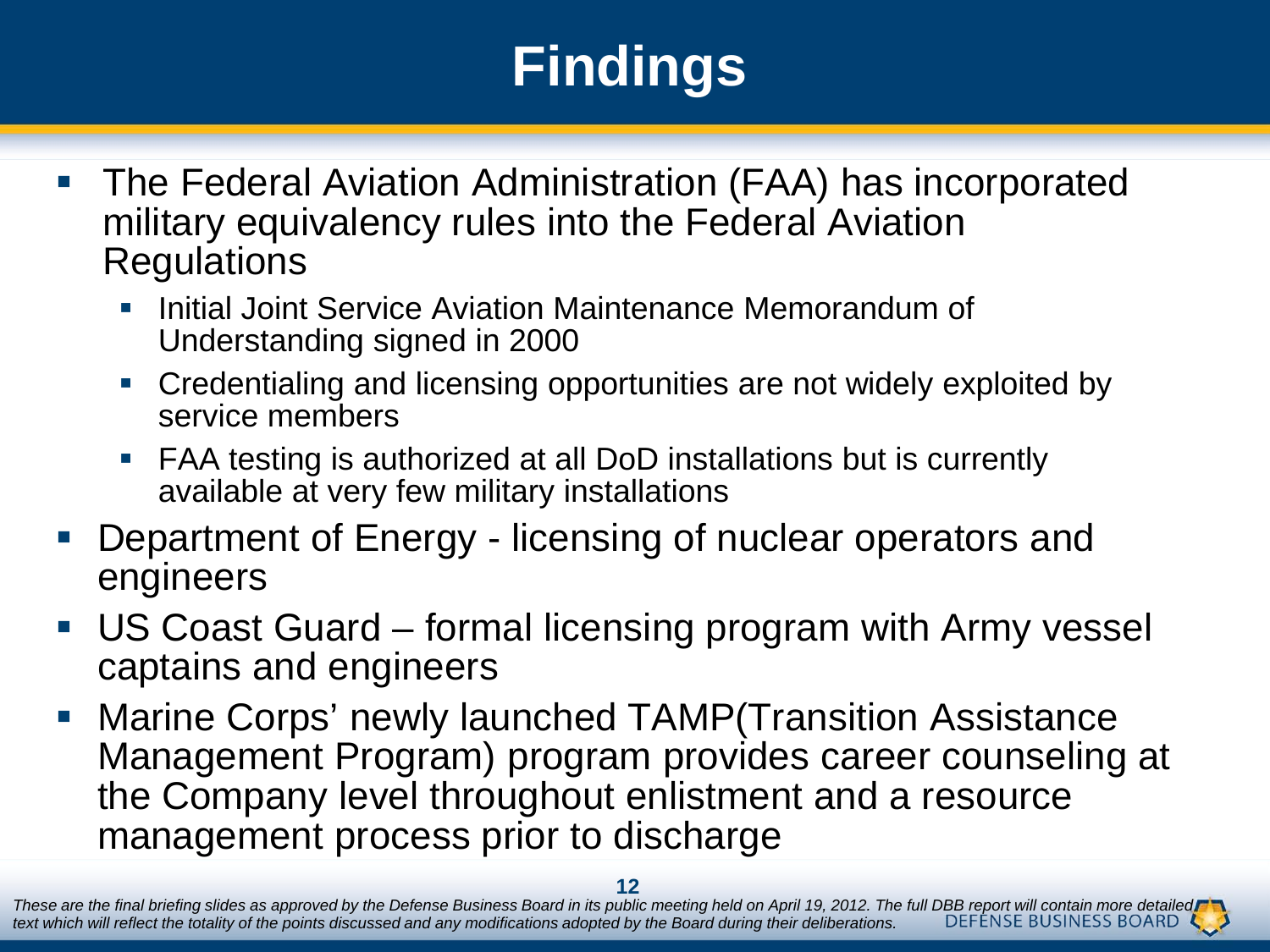### **Observations**

- Barriers exist to implementing a standardized concurrent credentialing program
- **Employers and service members have difficulty** translating the vocational aspect of military service to their skills requirements
- The multiplicity of effort currently underway to address credentialing is confusing and in some cases contradictory

*"Providing civilian credentialing concurrent with military training would enhance the value of National Guard service for our Guard members and civilian employers. The National Guard Association strongly supports this effort." – Maj Gen Gus Hargett, USA (ret), President, National Guard Association of the United States*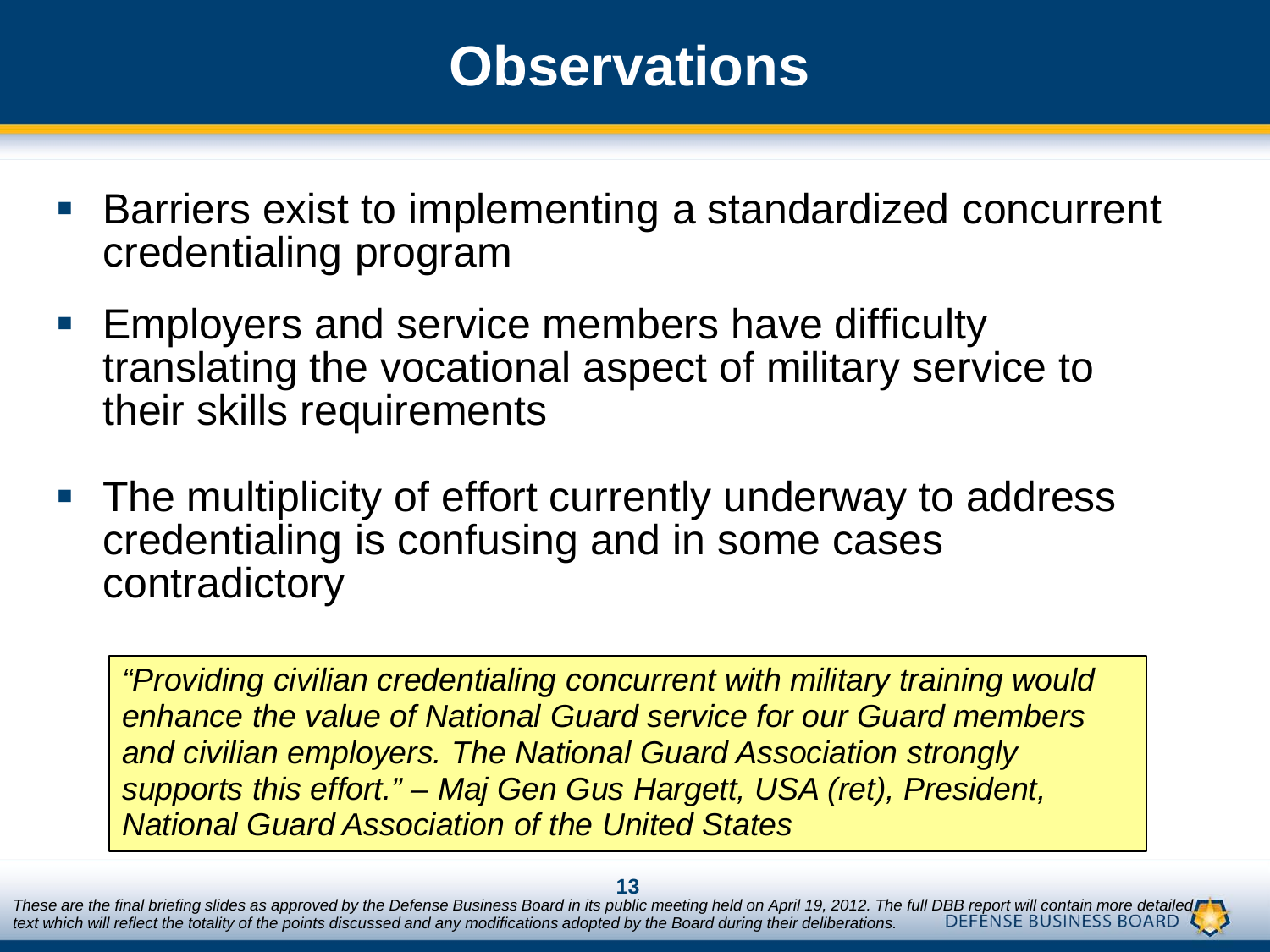### **Observations**

#### **Support for veteran employment initiatives is high**

- **Presidential support** 
	- Executive Order, November 9, 2009, Employment of Veterans in the Federal Government; President's Council on Jobs and Competitiveness; Joining Forces
- Congressional support
	- Vow to Hire Heroes Act, H.R. 674; 2012 NDAA Section 558
- State government support
	- Council of Governors; National Conference of State Legislatures
- Private support
	- **100,000 Jobs Mission sponsored by JP Morgan/Chase**
- Academia support
	- Syracuse University, Institute for Veterans and Military Families
- Credentialing clearly accelerates the employability of veterans
- Best practices are not shared among the Services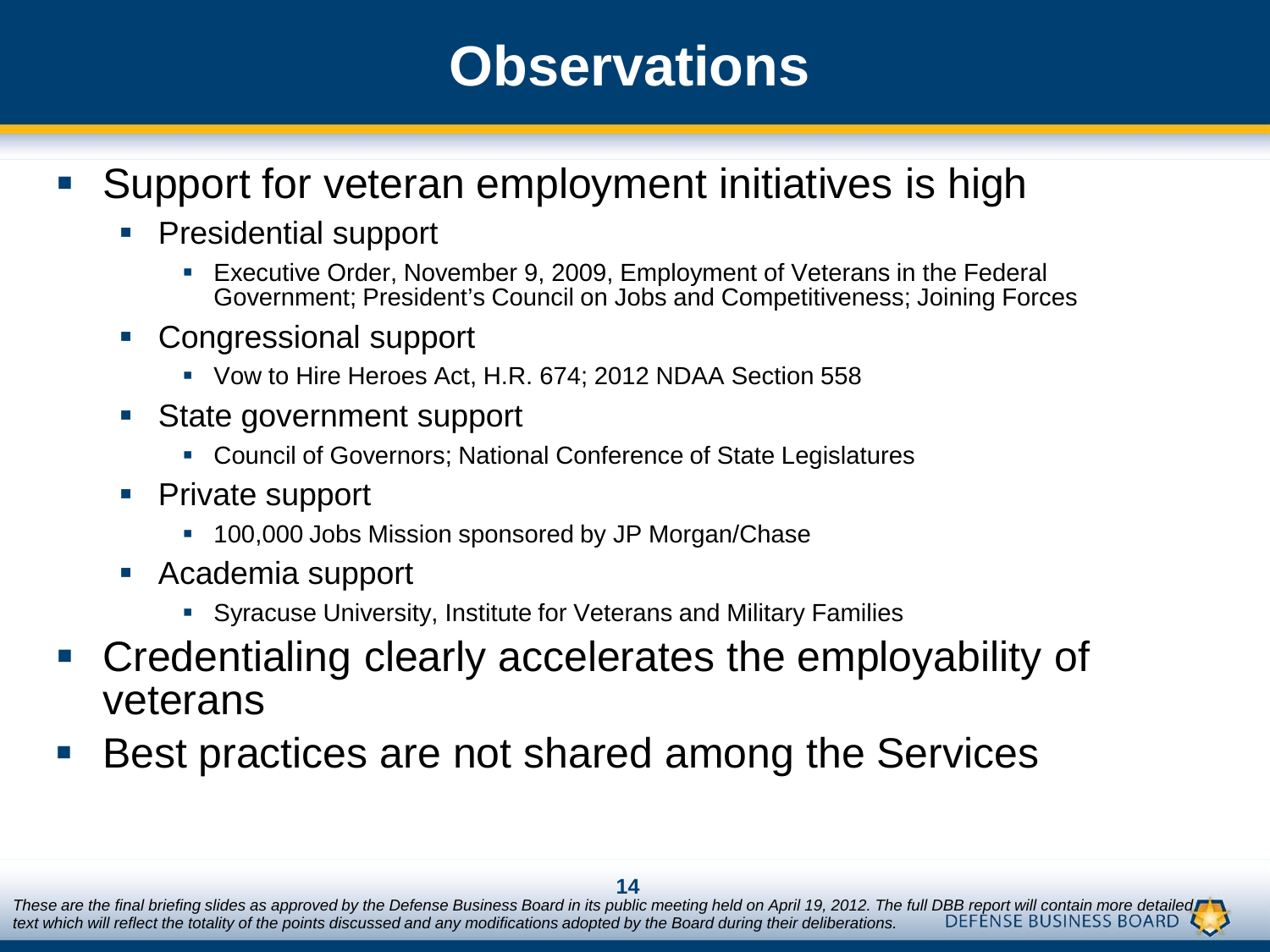### **Observations**

- Focused applications may provide "quick wins"
	- Target credentialing programs for specialties with high member unemployment
		- State Commercial Drivers License (CDL) programs
		- Medical training equivalency credit for Emergency Medical Technician (EMT) qualification
	- **Advance Guard/Reserve in-state opportunities**
	- Programs where the credentialing authority is a Federal office
		- Advertise FAA, USCG and Department of Energy initiatives already in place with military services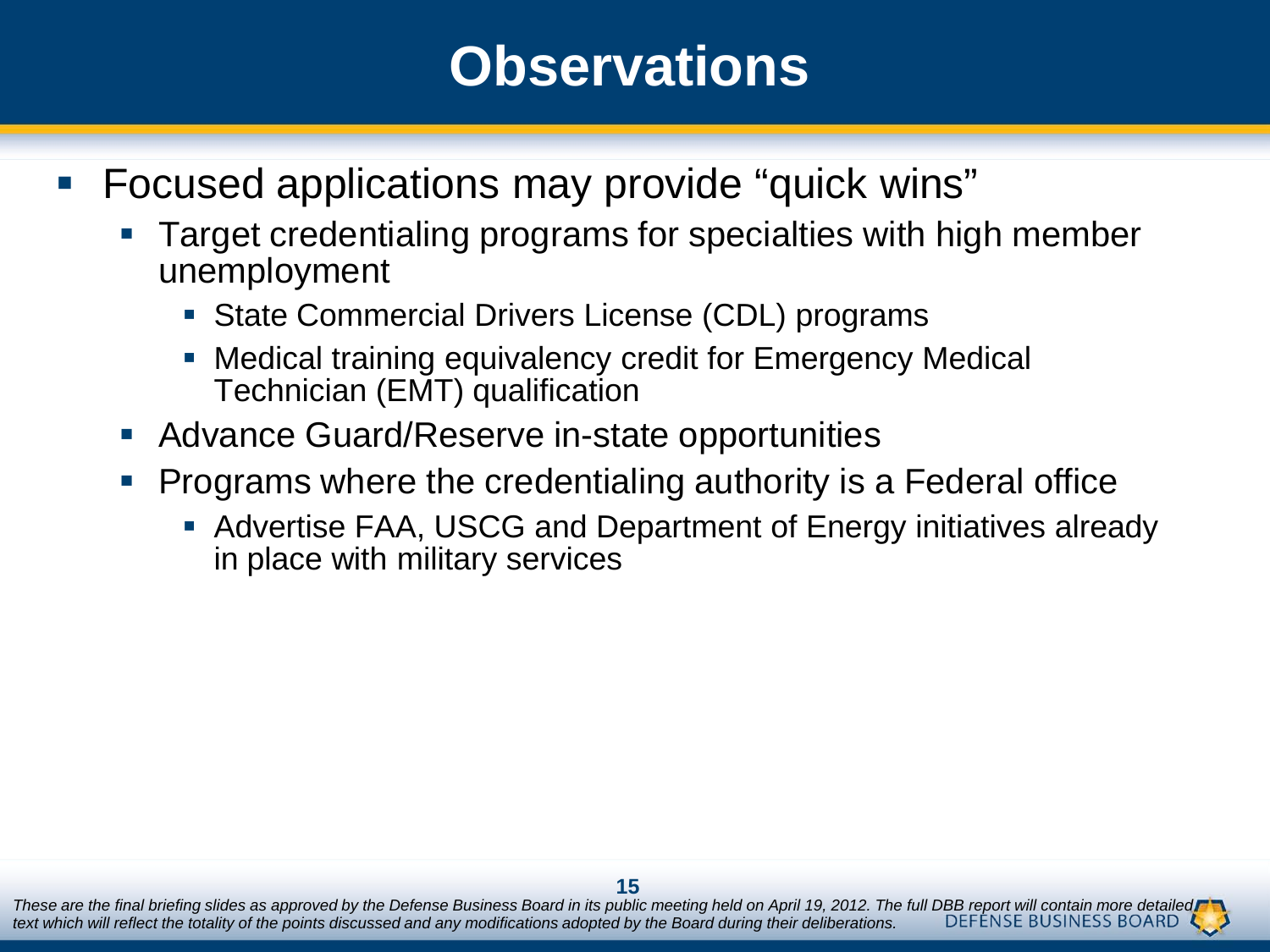### **Recommendations**

- 1. SECDEF direct the implementation of a DoD-wide common platform modeled upon the Navy COOL program
- 2. SECDEF direct existing available programs be utilized DoD-wide
	- FAA maintenance and operations (e.g. mechanics, pilots, air traffic controllers, and dispatchers)
	- State-level commercial drivers licenses / medical reciprocity agreements
	- **Coast Guard mariner licenses**
- 3. USD(P&R) designate a single senior program lead with responsibility to obtain acceptance of military training for Federal and State credentialing purposes within 12 months
- 4. SECDEF requests the White House direct other federal agencies to review and certify DoD training as qualification for their respective credentialing program requirements

**<sup>16</sup>**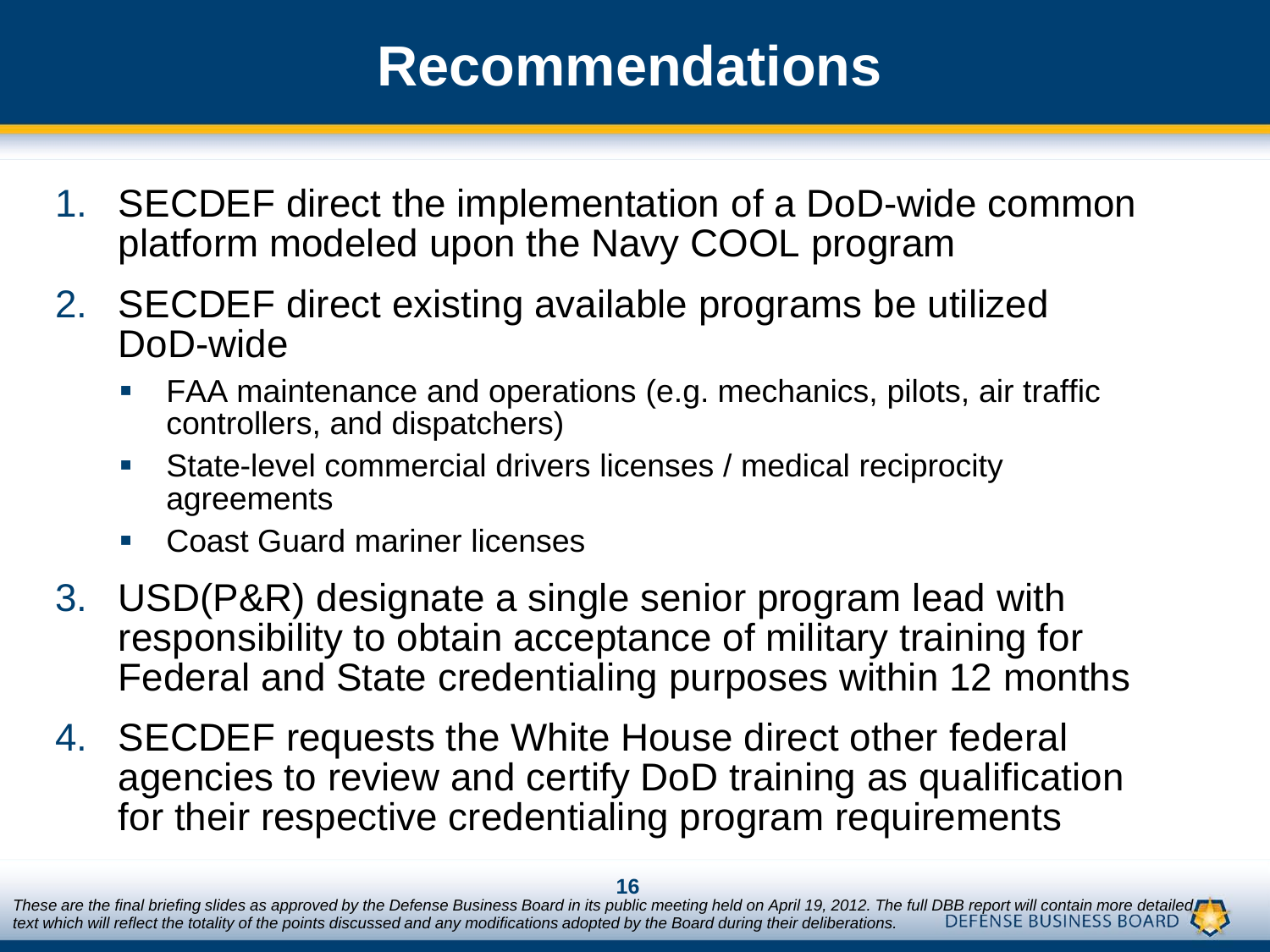### **Conclusion**

 "Separating service members leave the military with documented training and experience that can prepare them for civilian employment; however, this documentation is not always used by state entities to qualify them for licenses required for their occupation or to provide them academic credit"

 *-- USA4 Military Families website, Key Issues, Issue #1*

http://www.usa4militaryfamilies.dod.mil/pls/psgprod/f?p=USA4:ISSUE:0::::P2\_ISSUE:1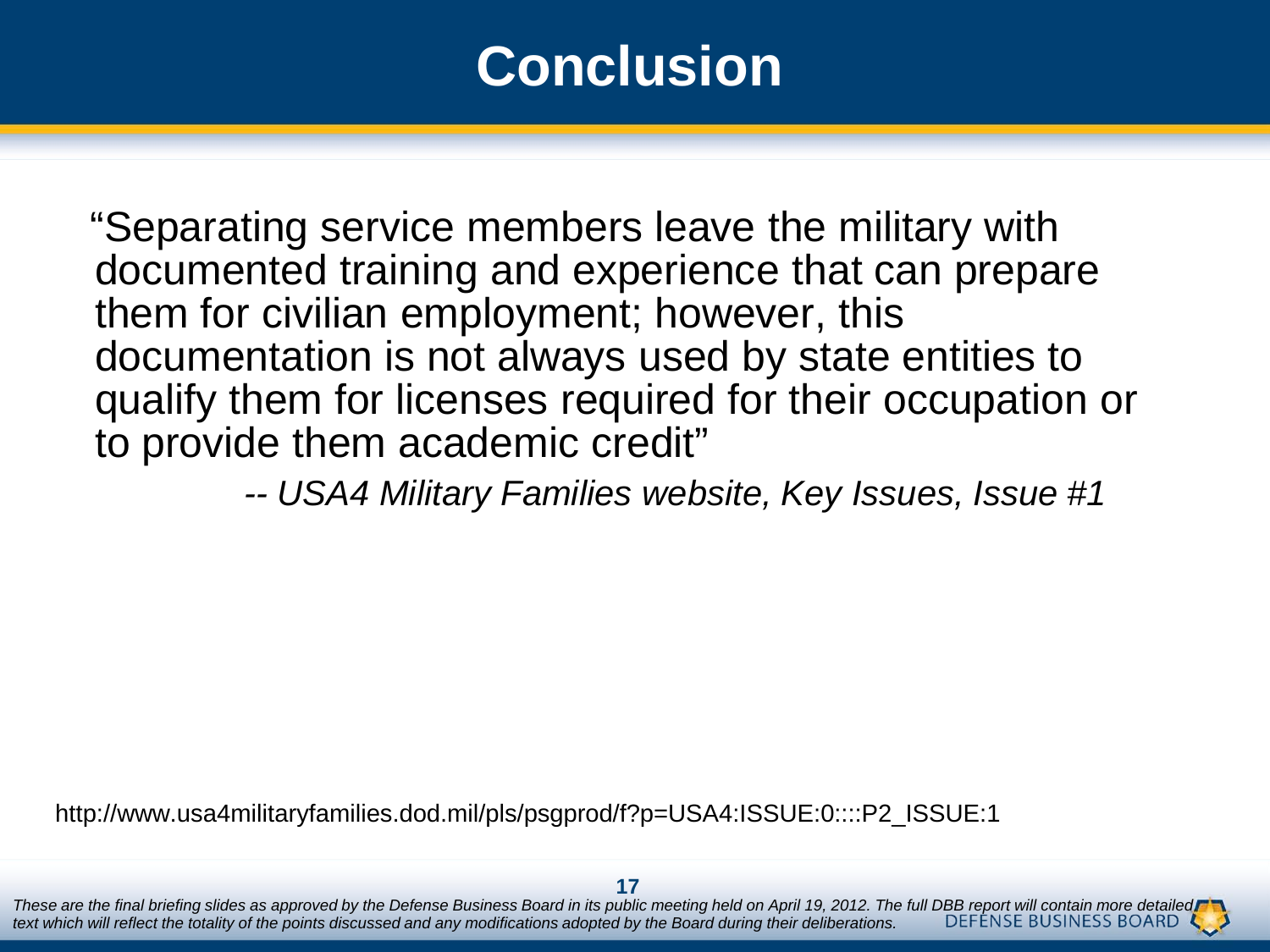### **Outbriefs**

- **DEPSECDEF**
- USD(P&R)
- Service Secretaries/Assistant Secretaries/Offices of Manpower and Reserve Affairs
- Service Chiefs/Deputies for Personnel
- Deputy Secretary, Veterans Administration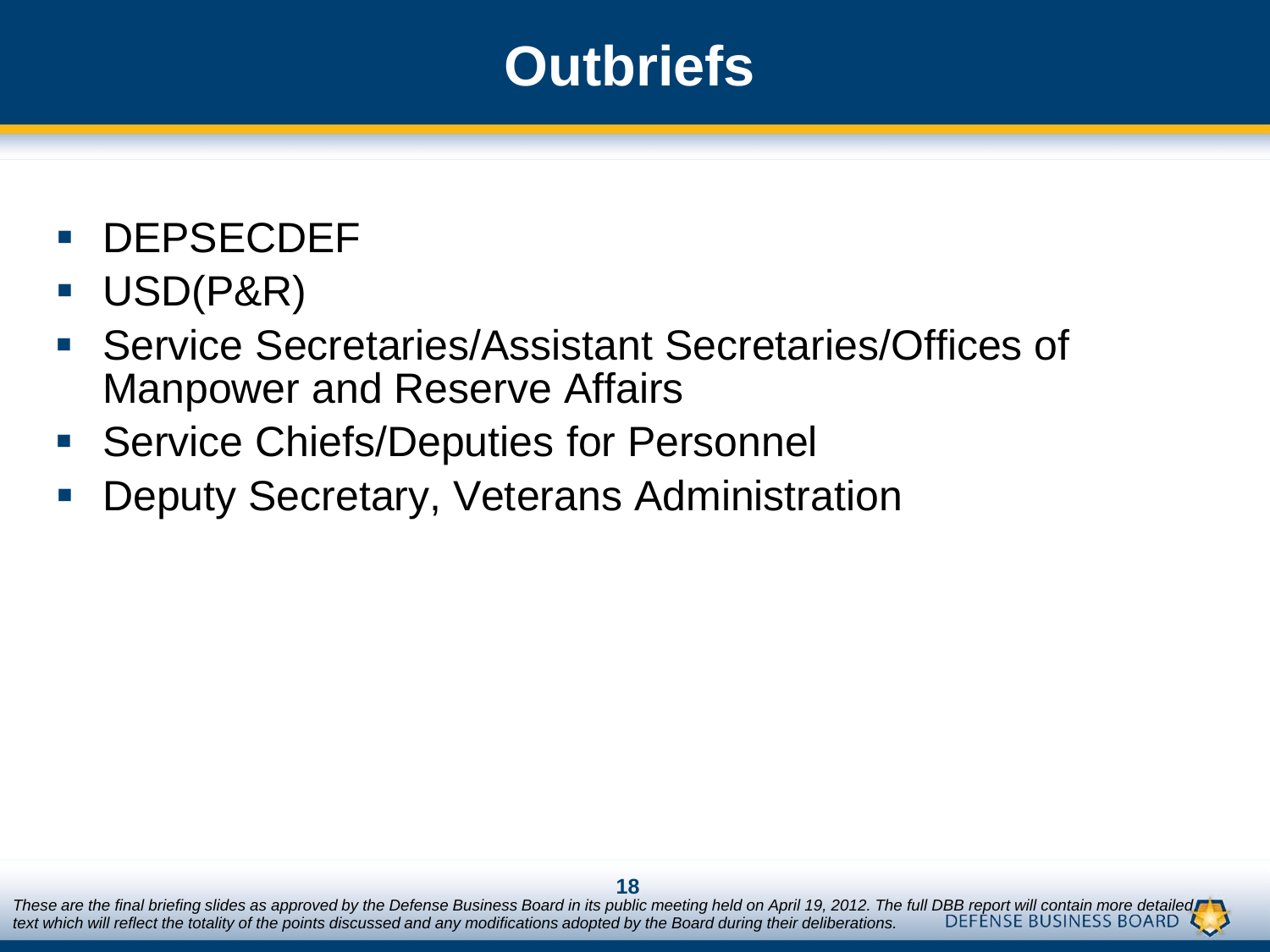## **Follow-on Opportunities**

- **Further study of Service transition programs** 
	- Capitalize on best practices across DoD, link w/ VA, DoL
	- Initiate exit testing survey as a way to compare skills the member had upon entry with skills and aptitudes gained during service
- **Investigate a method to make Service member** information available to hiring agents prior to departure from service
	- Demand appears to exist, but there is no broad, reliable system to feed the demand
- Accelerate development/implementation of electronic service records to facilitate access and career management for service members